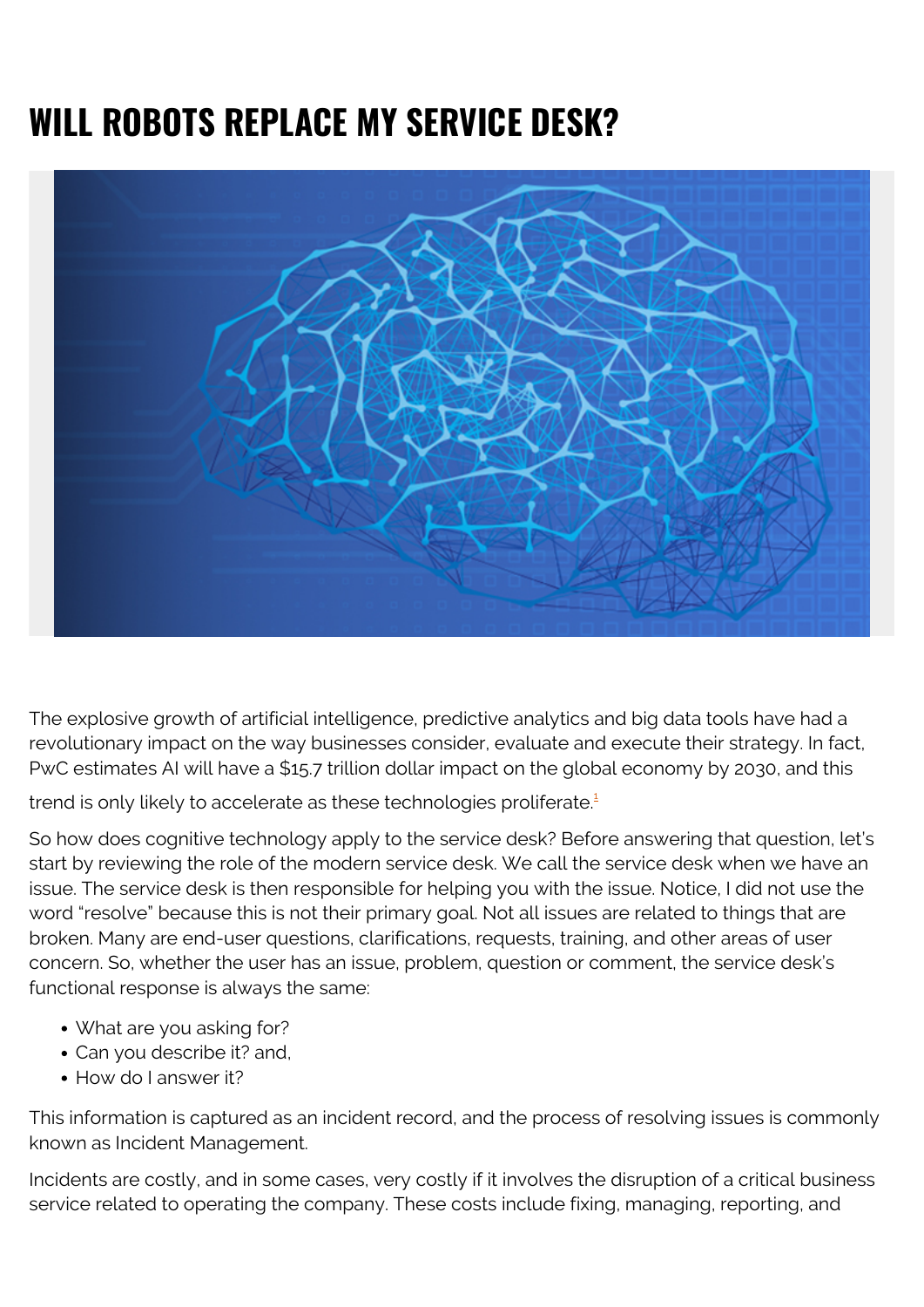staffing for incidents all due to the necessity for human involvement. The ultimate goal of service management is to eliminate incidents altogether and thus eradicate those costs.

However, this is not a pragmatic nor realistic goal because incidents will always occur. The focus for this Part 1 of a two blog series is to introduce how the industry is using cognitive technologies to help transition costly human-based responses to lower cost, "robot-driven" interactions. Cognitive technology has the potential to not only reduce the overall cost burden of incident management, but also significantly improve the end user experience. The question must be asked though, what impact will this have on your current service desk and how do you prepare for this evolution? I will cover that in "Part 2" of the series by further exploring the challenges and considerations for the move.

## **Introduction to Chat-Bots**

We've all been to web sites where an online instant-messaging or chat session is presented to customers as a method to interact with customer service or sales. Some institutions will argue they are already driving robotic end-user communication using these "Chat" tools. Although these are effective solutions and arguably improves customer service, this is quickly becoming an outdated method of end-user support. Why? The reason is that chat interaction is merely shifting the conversation from a phone to a keyboard and still requires a human analyst on the other end. Furthermore, you are at the mercy of the analyst's level of knowledge and experience. If the analyst has handled the issue before and has an answer, the session is considered satisfactory. However, if the analyst responding lacks the relevant experience, then the interaction is a failure. But, could this "failure" have been prevented if the collective knowledge and experience of the service desk team existed in a repository? Today, with the introduction of cognitive technology, this answer is quickly becoming a resounding "yes." So, let's discuss why that's becoming true.

To make the transition from "chat" to "chat-bot" means shifting to cognitive technology that leverages machine learning. To create a "chat-bot" relies on quality data that is collected, correlated, organized and eventually presented in what I refer to as the "Statement-Response" dynamic. The chat-bot response to the user is either directive or predictive—meaning the robot either has a direct and concise answer, or it will predict what you want and drive to a conclusion. They allow a user to describe the situation using natural language, and robotic responses based on the natural language are correlated and returned. Many chat-bot sessions are keyboard based; however, the more modern method uses voice driven technology like Siri or Alexa. Speaking or typing using natural language is a compelling proposition, but its success is based on the overall quality and efficiency of the backend processing. And, when it isn't done well, we are all familiar with the memes and parodies about Auto-Correct, Siri or Alexa.

The concept of collecting data for directing or predicting a desired result is not new. We see this everyday while surfing the internet. Online retailers use data to push specific advertisements to your browser that correlate with your web browsing history and predict what you want. Personality data is used by online dating sites where it is parsed and matched to thousands of other submissions using a proprietary psychological algorithm resulting in higher quality matches. Intelligence and protective agencies around the world use correlated data to not only help solve current crimes, but crime potentiality by collecting what may seem like innocuous data but when correlated, patterns and trends can be identified leading to the possibility of wrongdoing. Think back to the IBM television commercial where some aircraft workers gather in front of an airplane and they ask IBM's cognitive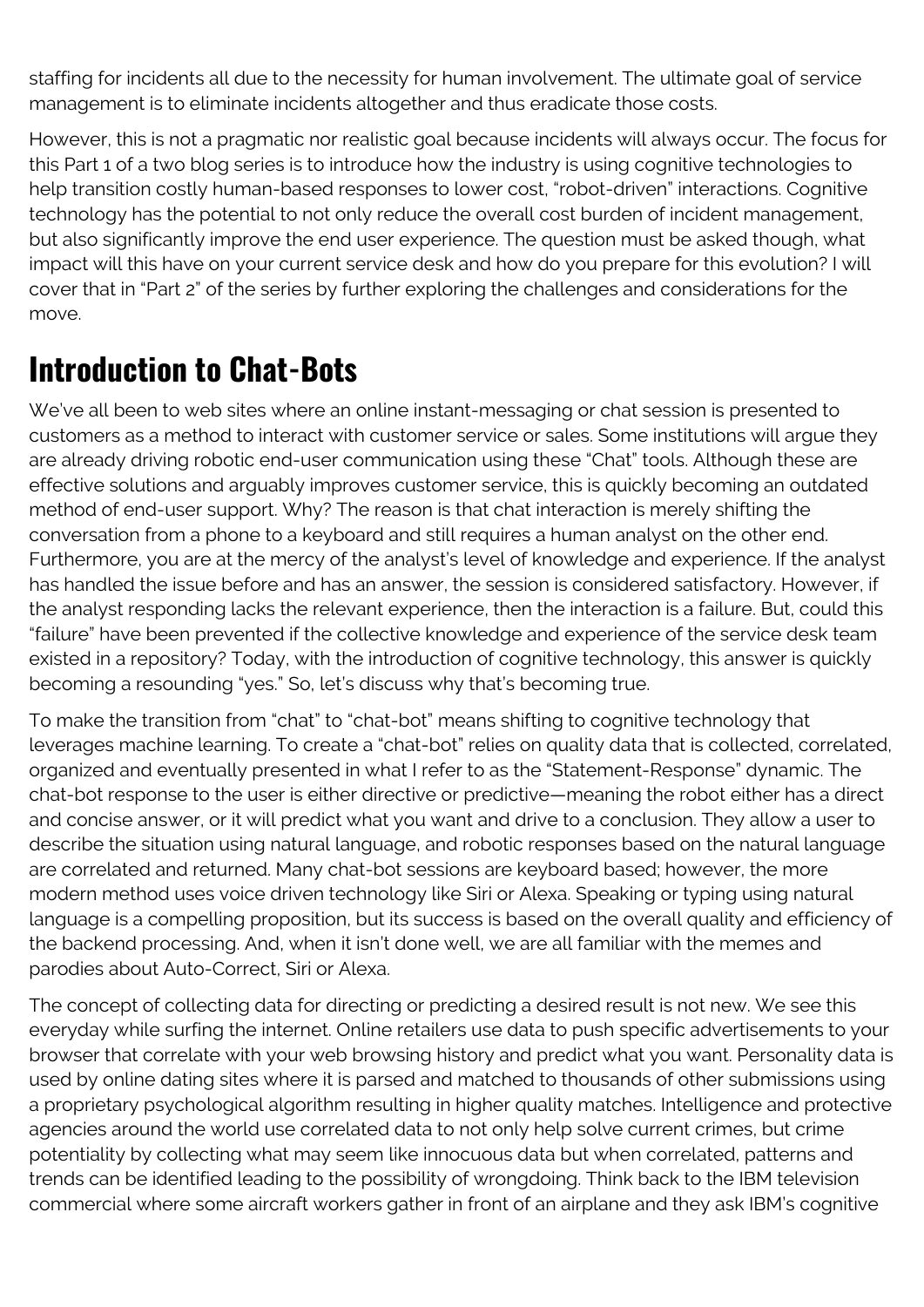solution, "Watson", what the avionics are telling it. Watson responds: *"Based on maintenance and performance records, you should replace the C4 capacitor"*. This exchange is the very definition of how cognitive technology works. This analysis only works when the history records of not just one plane, but tens of thousands of airplanes are analyzed. That's a feat which exceeds human capacity but illustrates how cognitive technology can harness the experience of many to provide answers to one specific call to action – "time for maintenance."

## **The Cognitive Service Desk Defined**

The typical service desk organization is configured with three levels. The first level (L1) is the first line of communication, taking calls or processing requests from end users and creating the necessary incident records. The L1 analyst may or may not possess the skills needed to respond to the user. If they do not, they assign the incident to the next skill level. The second level (L2) are the subject matter experts who receive those assigned incidents and have the responsibility for reaching a conclusion. Often, L2 incidents are more complicated in nature and are often related to most infrastructure issues, common-off-the-shelf solutions or some business applications. The third level (L3) is the most technically advanced staff and as the most highly skilled are also the costliest. Many of them are referred to as the engineers or application developers that are aligned to the most critical technologies in the business. These people are the last hope for resolution and their involvement interrupts their ability to develop future innovations which has the potential to stifle progress.

With the advent of cognitive technology, corporations now have the potential to collect data and use it to build a database of logical conclusions. This technology can span all areas of the business, to include marketing, manufacturing, engineering, sales, human resources and IT. Now think about the millions of incidents, problems, knowledge, change, and asset records processed by the service desk annually. These records contain a vast amount of issues, questions and information, all which pertain to a situation leading to an outcome. Cognitive IT solutions can now scan those records and correlate this information to build that database of "Statement-Response" phrases, providing the linguistic context to the end-user. The initial targets for cognitive technology are the high-volume and common requests that flood the service desk every day. These requests are items like, password resets, account creation, office application errors, network connectivity, business application errors, job scheduling abends, and many of the like. Therefore, combining cognitive technology with chat-bot capability is compelling, exciting and brings about all kinds of possibilities. Not only can it remove all bounds of geography, language, culture, and technology but it also easily spans time zones. Service desk support anytime, anyplace, and anywhere is now possible.

## **The Future of the Service Desk**

So how do I prepare for this? To begin, cognitive tools must be taught how to correlate data. The tool will not inherently know how a service desk analyst works and thinks; therefore, it must learn to do this, and *that learning comes from a human*. Use cases like the handling of common internal issues, office productivity questions, web site error messages and account concerns are good places to begin building the service desk knowledge base. In most organizations, these types of issues represent the majority of service desk calls. These and many other common end-user requests are perfect candidates for the "Statement-Response" database. Engaging both your L1 and L2 staff to be the teachers of the cognitive solution is necessary. Aligning people's experiences with the strength of cognitive data mining can result in a breakthrough on how service management